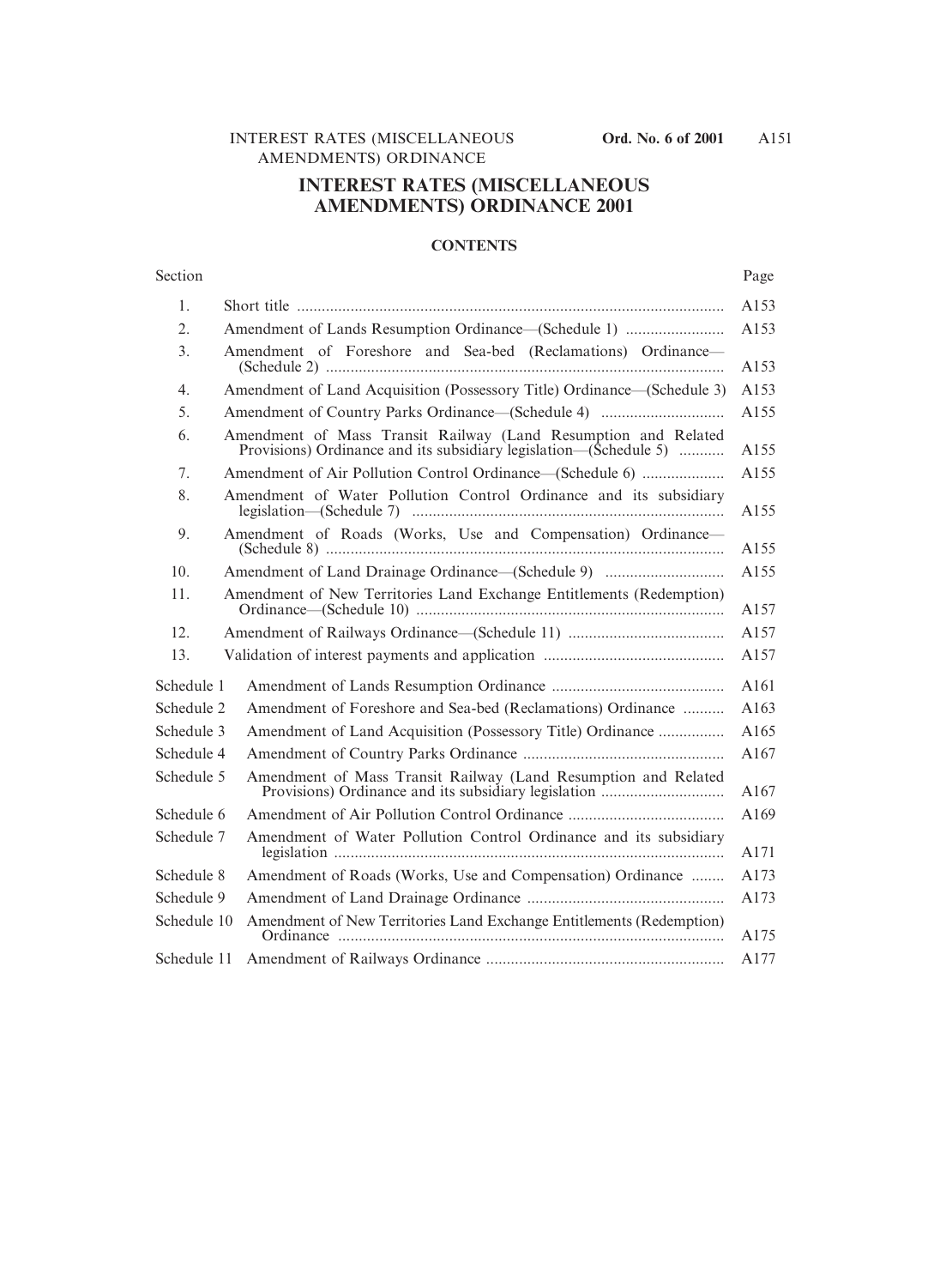# **HONG KONG SPECIAL ADMINISTRATIVE REGION**

ORDINANCE NO. 6 OF 2001



TUNG Chee-hwa Chief Executive 11 April 2001

An Ordinance to re-define the interest rates applicable to provisional payments, redemption money and compensation payable under various Ordinances.

[12 April 2001]

Enacted by the Legislative Council.

## **1. Short title**

This Ordinance may be cited as the Interest Rates (Miscellaneous Amendments) Ordinance 2001.

# **2. Amendment of Lands Resumption Ordinance**— **(Schedule 1)**

The Lands Resumption Ordinance (Cap. 124) is amended as specified in Schedule 1.

# **3. Amendment of Foreshore and Sea-bed (Reclamations) Ordinance**—**(Schedule 2)**

The Foreshore and Sea-bed (Reclamations) Ordinance (Cap. 127) is amended as specified in Schedule 2.

# **4. Amendment of Land Acquisition (Possessory Title) Ordinance**—**(Schedule 3)**

The Land Acquisition (Possessory Title) Ordinance (Cap. 130) is amended as specified in Schedule 3.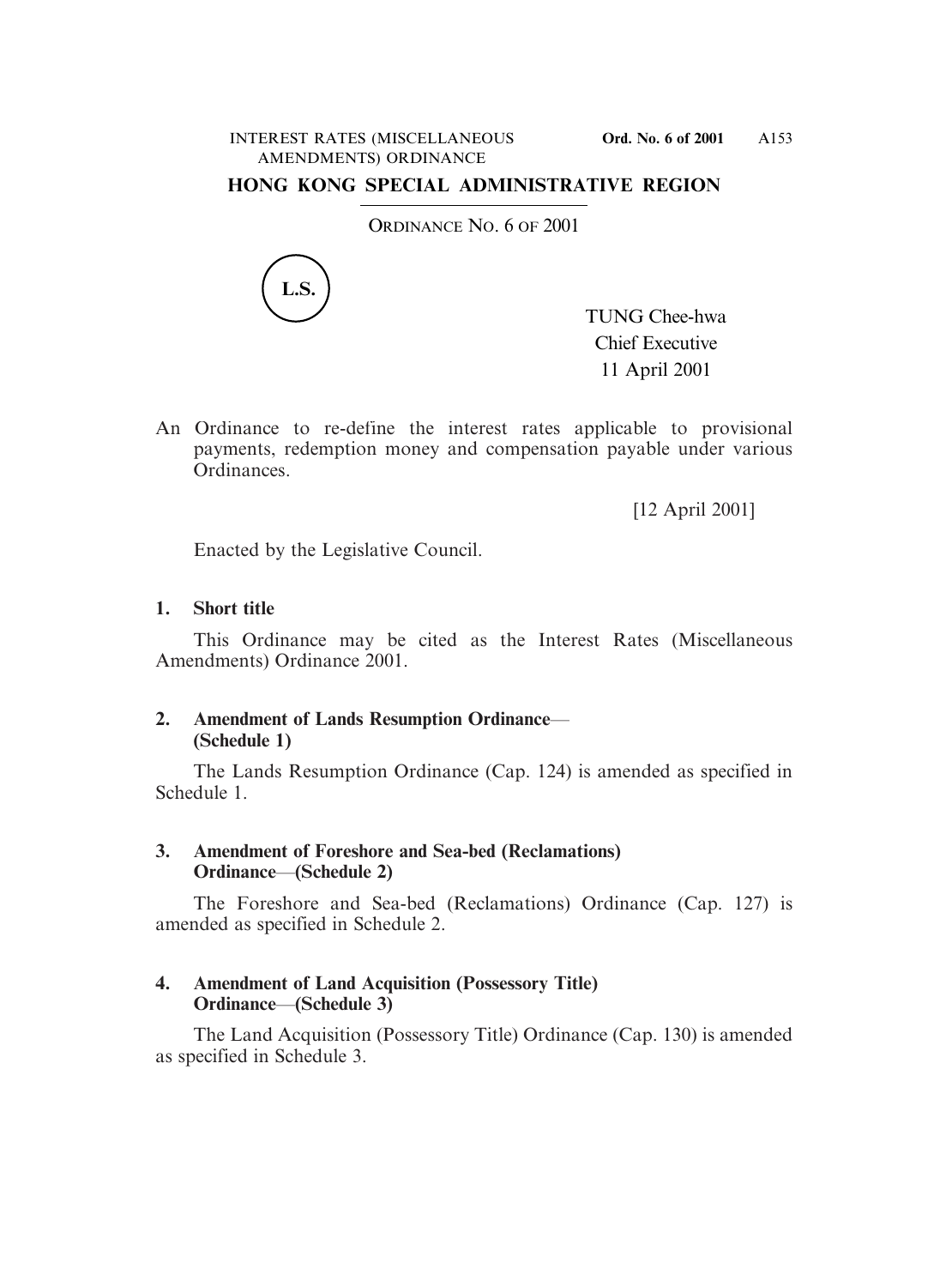# **5. Amendment of Country Parks Ordinance**— **(Schedule 4)**

The Country Parks Ordinance (Cap. 208) is amended as specified in Schedule 4.

# **6. Amendment of Mass Transit Railway (Land Resumption and Related Provisions) Ordinance and its subsidiary legislation**—**(Schedule 5)**

The Mass Transit Railway (Land Resumption and Related Provisions) Ordinance (Cap. 276) and its subsidiary legislation are amended as specified in Schedule 5.

# **7. Amendment of Air Pollution Control Ordinance**— **(Schedule 6)**

The Air Pollution Control Ordinance (Cap. 311) is amended as specified in Schedule 6.

# **8. Amendment of Water Pollution Control Ordinance and its subsidiary legislation**—**(Schedule 7)**

The Water Pollution Control Ordinance (Cap. 358) and its subsidiary legislation are amended as specified in Schedule 7.

# **9. Amendment of Roads (Works, Use and Compensation) Ordinance**—**(Schedule 8)**

The Roads (Works, Use and Compensation) Ordinance (Cap. 370) is amended as specified in Schedule 8.

# **10. Amendment of Land Drainage Ordinance**— **(Schedule 9)**

The Land Drainage Ordinance (Cap. 446) is amended as specified in Schedule 9.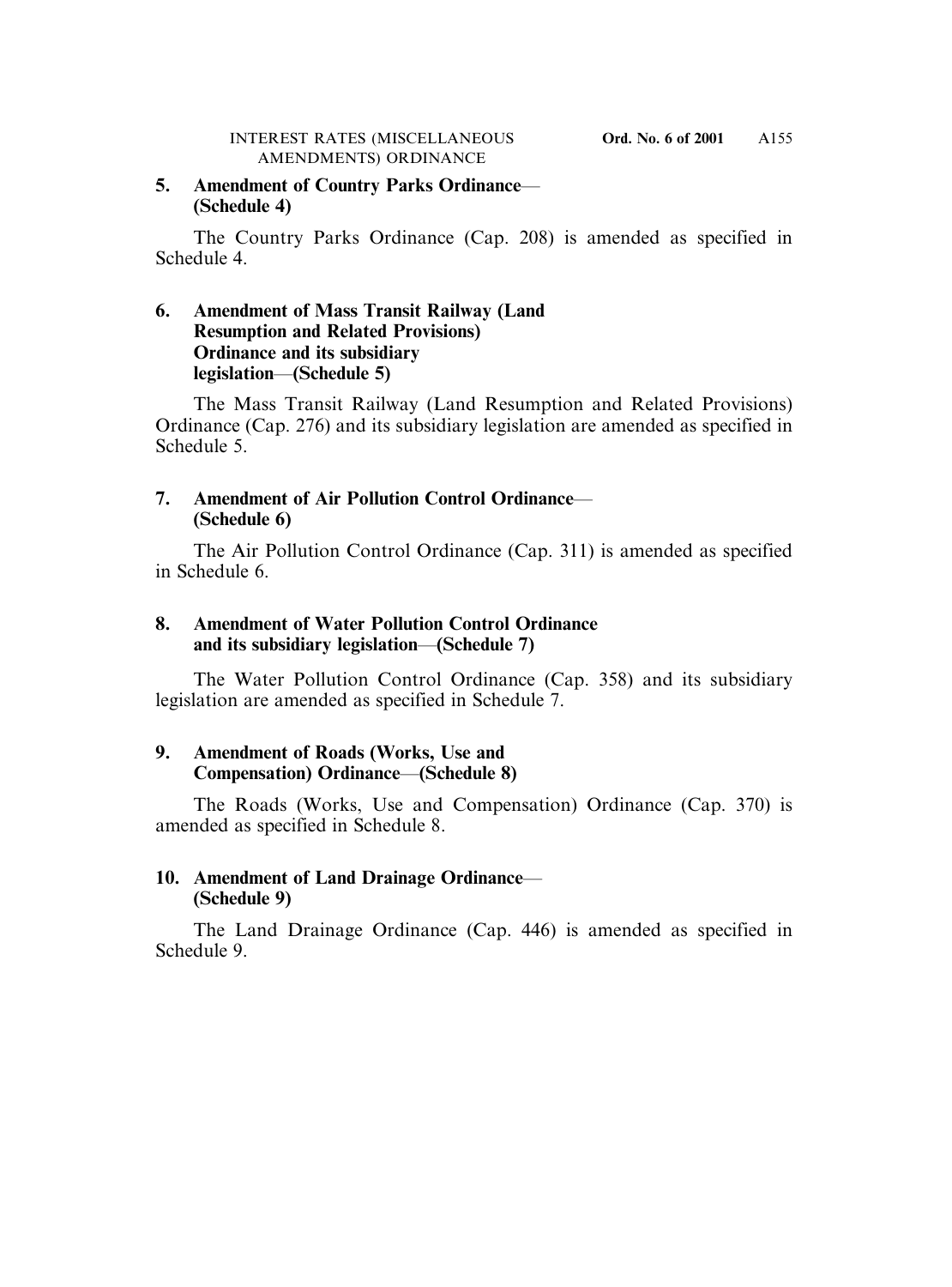## **11. Amendment of New Territories Land Exchange Entitlements (Redemption) Ordinance**— **(Schedule 10)**

The New Territories Land Exchange Entitlements (Redemption) Ordinance (Cap. 495) is amended as specified in Schedule 10.

## **12. Amendment of Railways Ordinance**—**(Schedule 11)**

The Railways Ordinance (Cap. 519) is amended as specified in Schedule 11.

## **13. Validation of interest payments and application**

(1) Notwithstanding that interest payments on provisional payments, redemption money or compensation in respect of claims or proceedings under any enactments amended by this Ordinance made before the commencement of this Ordinance for any day of the period from 3 July 2000 to the day immediately before the date of the commencement of this Ordinance were not made in accordance with the provisions of the enactments amended by this Ordinance as they existed immediately before the commencement of this Ordinance ("the existing provisions"), those payments are deemed to have been validly made in accordance with the existing provisions.

(2) Where any interest payments on provisional payments, redemption money or compensation in respect of claims or proceedings under any enactments amended by this Ordinance may be or are required to be made on or after the date of the commencement of this Ordinance in respect of which the period or any day of the period to which those payments relate occurred before the date of the commencement of this Ordinance, the following provisions apply—

- (*a*) if that period or any day of that period occurred before 3 July 2000, the existing provisions will apply to interest payments in relation to that period or any day of that period, as the case may require;
- (*b*) if that period or any day of that period occurred on or after 3 July 2000 but before 3 October 2000, the rate of interest applicable in relation to that period or any day of that period, as the case may require, is the lowest interest rate paid by members of The Hong Kong Association of Banks on time deposits on 2 July 2000;
- (*c*) if that period or any day of that period occurred on or after 3 October 2000 but before the date of the commencement of this Ordinance and such interest payments relate to the provisions of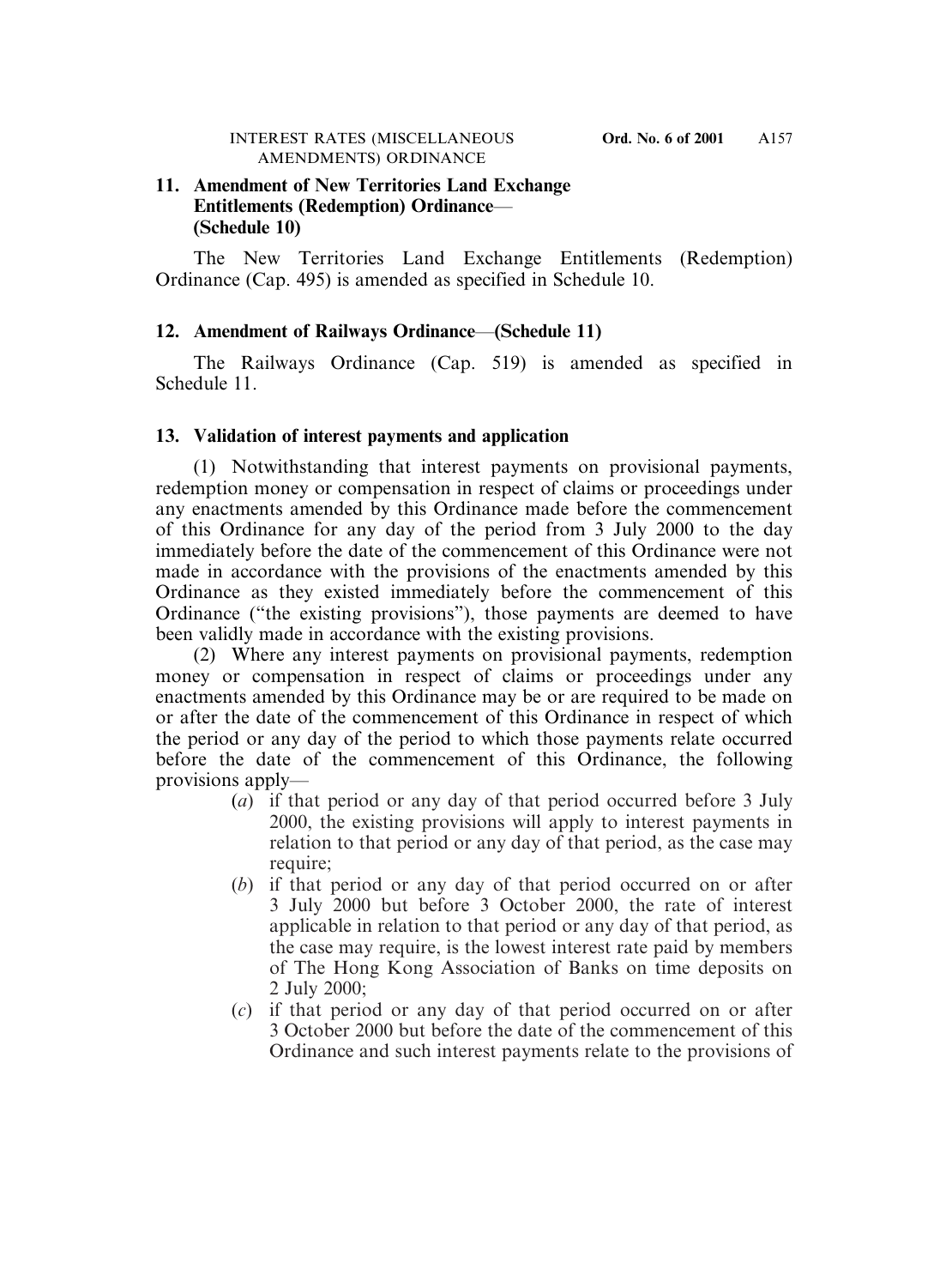the enactments amended by Schedule 4, 5 or 6 or section 1 of Schedule 7 as they existed immediately before the commencement of this Ordinance, subsection (3) will apply to the interest payments in relation to that period or any day of that period, as the case may require;

- (*d*) if that period or any day of that period occurred on or after 3 October 2000 but before the date of the commencement of this Ordinance and such interest payments relate to the provisions of the enactments amended by Schedule 1, 2 or 3, section 2 of Schedule 7 or Schedule 8, 9 or 11 as they existed immediately before the commencement of this Ordinance, subsection (4) will apply to the interest payments in relation to that period or any day of that period, as the case may require;
- (*e*) if that period or any day of that period occurred on or after 3 October 2000 but before the date of the commencement of this Ordinance and such interest payments relate to the provisions of the enactment amended by Schedule 10 as they existed immediately before the commencement of this Ordinance, subsection (5) will apply to the interest payments in relation to that period or any day of that period, as the case may require.
- (3) For the purposes of subsection  $(2)(c)$ , the rate of interest payable—
	- (*a*) in respect of a working day is the lowest of the interest rates paid on deposits at 24 hours' call at the close of business on that day by those members of The Hong Kong Association of Banks that provide the Government with the relevant interest rate; and
	- (*b*) in respect of a non-working day is the lowest of the interest rates paid on deposits at 24 hours' call at the close of business on the last working day before that day by those members of The Hong Kong Association of Banks that provide the Government with the relevant interest rate.
- (4) For the purposes of subsection  $(2)(d)$ , the rate of interest payable—
	- (*a*) in respect of a working day must not be lower than the lowest of the interest rates paid on deposits at 24 hours' call at the close of business on that day by those members of The Hong Kong Association of Banks that provide the Government with the relevant interest rate; and
	- (*b*) in respect of a non-working day must not be lower than the lowest of the interest rates paid on deposits at 24 hours' call at the close of business on the last working day before that day by those members of The Hong Kong Association of Banks that provide the Government with the relevant interest rate.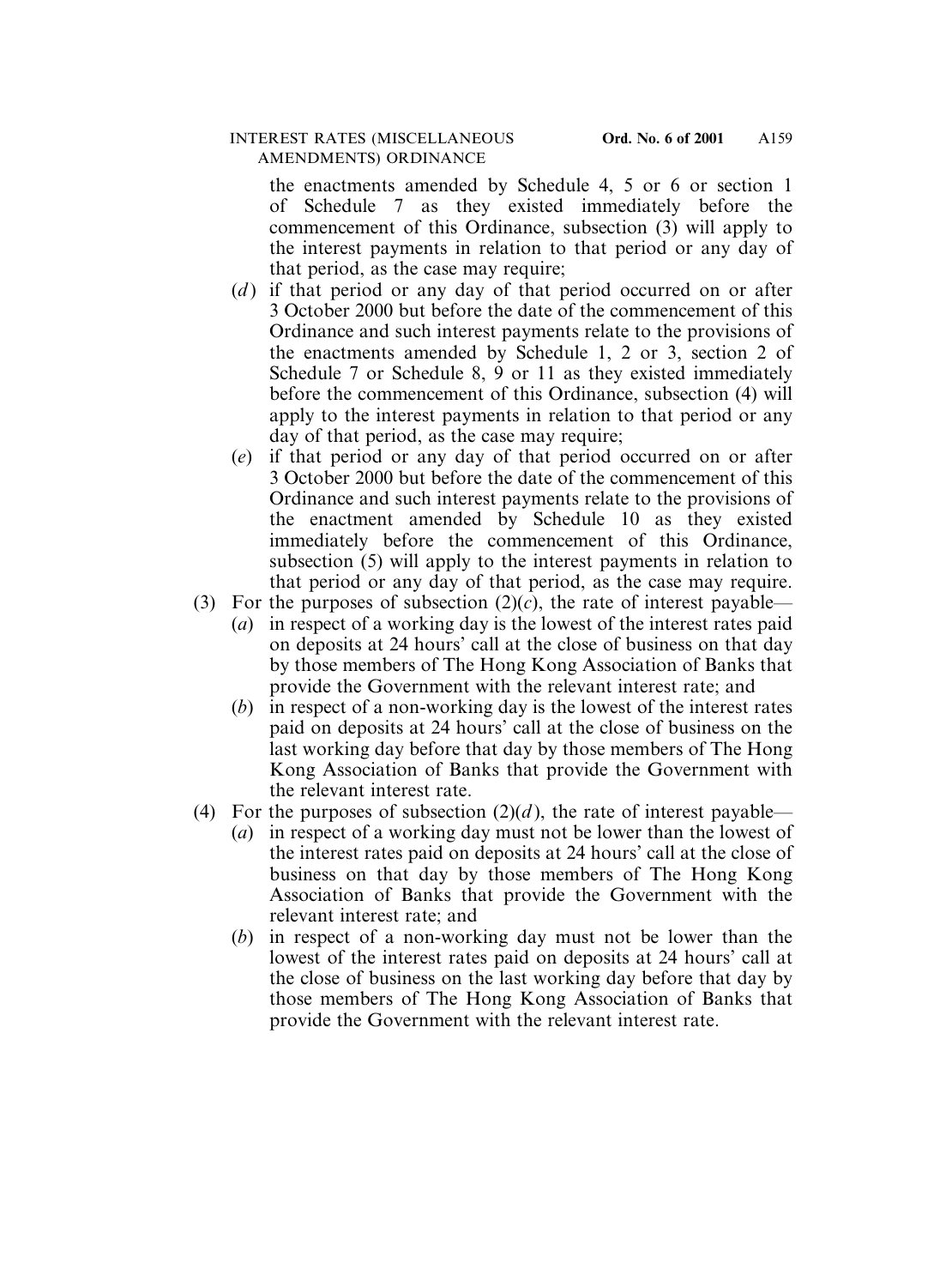- (5) For the purposes of subsection  $(2)(e)$ , the rate of interest payable—
	- (*a*) in respect of a working day is the lowest of the interest rates paid on deposits at 24 hours' call by note-issuing banks at the close of business on that day; and
	- (*b*) in respect of a non-working day is the lowest of the interest rates paid on deposits at 24 hours' call by note-issuing banks at the close of business on the last working day before that day.
- (6) In this section—

"non-working day" (非工作日) means a day that is not a working day;

"note-issuing bank" (發鈔銀行) has the meaning assigned to it by section 2 of the Legal Tender Notes Issue Ordinance (Cap. 65);

"working day" (工作日) means any day other than—

- (*a*) a public holiday; or
- (*b*) a gale warning day or black rainstorm warning day as defined in section 71(2) of the Interpretation and General Clauses Ordinance (Cap. 1).

## SCHEDULE 1 [s. 2]

### AMENDMENT OF LANDS RESUMPTION ORDINANCE

### 1. **Interpretation**

Section 2 of the Lands Resumption Ordinance (Cap. 124) is amended by adding—

- ""non-working day" (非工作日) means a day that is not a working day;
	- "note-issuing bank" (發鈔銀行), for the purposes of sections 16A and 17, has the meaning assigned to it by section 2 of the Legal Tender Notes Issue Ordinance (Cap. 65);
	- "working day" (工作日), for the purposes of sections 16A and 17, means any day other than—
		- (*a*) a public holiday; or
		- $(b)$  a gale warning day or black rainstorm warning day as defined in section 71(2) of the Interpretation and General Clauses Ordinance (Cap. 1).".

### 2. **Provisional payment pending determination of compensation**

Section 16A is amended—

- (*a*) in subsection (1)(*b*), by repealing everything after "calculated" and substituting "on a daily basis according to subsection (1A).";
- (*b*) by adding—
	- "(1A) For the purposes of subsection  $(1)(b)$ , the rate of interest paid—
		- (*a*) in respect of a working day must not be lower than the lowest of the interest rates paid on deposits at 24 hours' call by note-issuing banks at the close of business on that day; and
		- (*b*) in respect of a non-working day must not be lower than the lowest of the interest rates paid on deposits at 24 hours' call by note-issuing banks at the close of business on the last working day before that day.".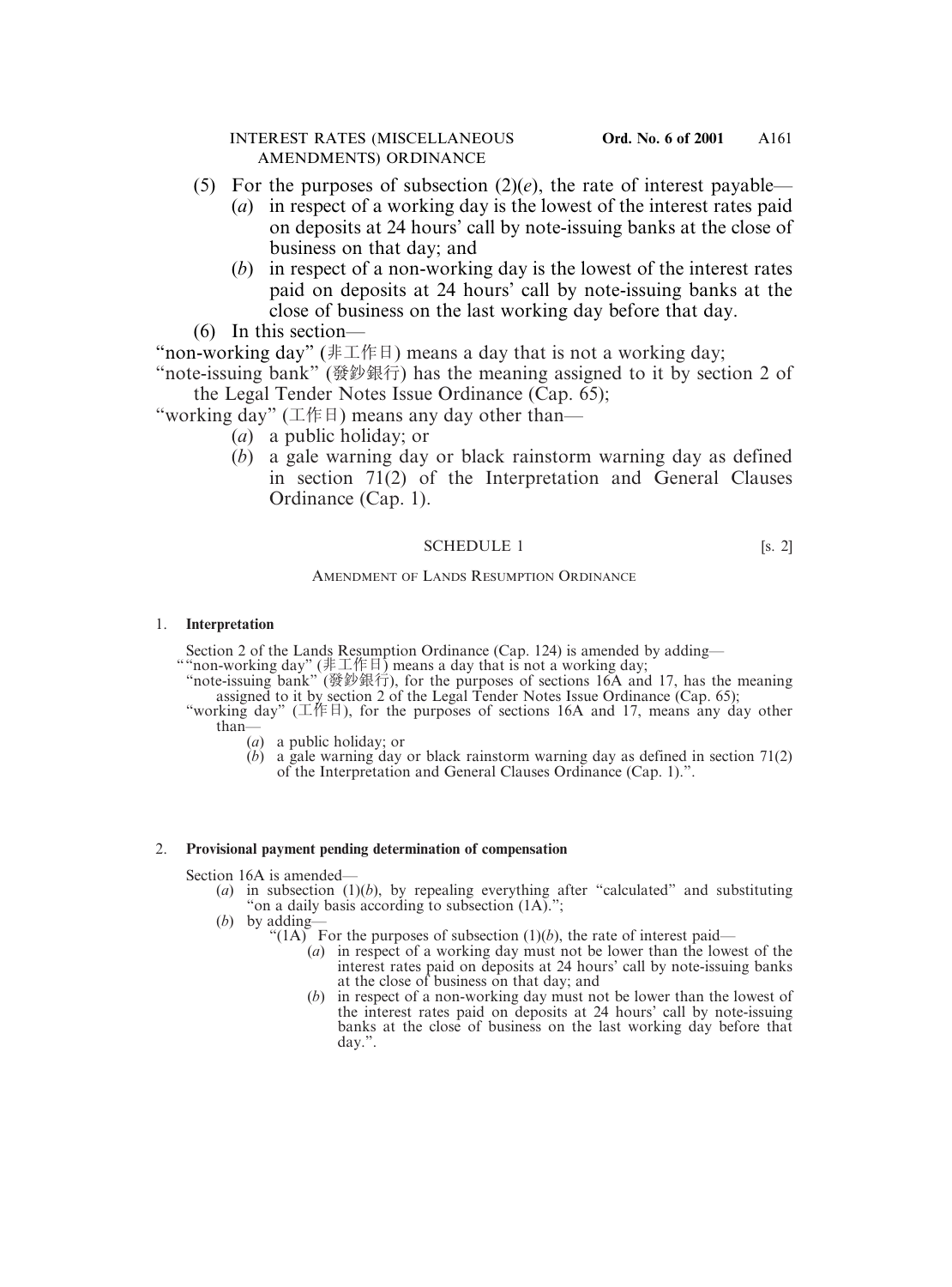Section 17(3A) is repealed and the following substituted—

- "(3A) Subject to subsection (3B), the rate of interest for the purposes of subsection (3) shall be such rate as the Lands Tribunal may fix.
	- (3B) The rate of interest fixed under subsection (3A)—
		- (*a*) in respect of a working day must not be lower than the lowest of the interest rates paid on deposits at 24 hours' call by note-issuing banks at the close of business on that day; and
		- (*b*) in respect of a non-working day must not be lower than the lowest of the interest rates paid on deposits at 24 hours' call by note-issuing banks at the close of business on the last working day before that day.".

#### SCHEDULE 2 [s. 3]

——————————

AMENDMENT OF FORESHORE AND SEA-BED (RECLAMATIONS) ORDINANCE

#### 1. **Interpretation**

Section 2 of the Foreshore and Sea-bed (Reclamations) Ordinance (Cap. 127) is amended by adding—

"non-working day" (非工作日) means a day that is not a working day;

"note-issuing bank" (發鈔銀行), for the purposes of sections 14 and 15, has the meaning assigned to it by section 2 of the Legal Tender Notes Issue Ordinance (Cap. 65);

- "working day" ( $\pm$  /  $\sharp$   $\uparrow$ ), for the purposes of sections 14 and 15, means any day other than—
	- (*a*) a public holiday; or
	- (*b*) a gale warning day or black rainstorm warning day as defined in section 71(2) of the Interpretation and General Clauses Ordinance (Cap. 1).".

#### 2. **Provisional payment pending determination of compensation**

Section 14 is amended—

- (*a*) in subsection  $(1)(b)$ , by repealing everything after "calculated" and substituting "on a daily basis according to subsection (1A).";
- (*b*) by adding—
	- "(1A) For the purposes of subsection  $(1)(b)$ , the rate of interest paid—
		- (*a*) in respect of a working day must not be lower than the lowest of the interest rates paid on deposits at 24 hours' call by note-issuing banks at the close of business on that day; and
		- (*b*) in respect of a non-working day must not be lower than the lowest of the interest rates paid on deposits at 24 hours' call by note-issuing banks at the close of business on the last working day before that day.".

#### 3. **Payment of compensation and interest**

Section 15(4) is repealed and the following substituted—

"(4) Subject to subsection (4A), the rate of interest for the purposes of subsection (3) shall be such rate as the Lands Tribunal may fix.

(4A) The rate of interest fixed under subsection (4)—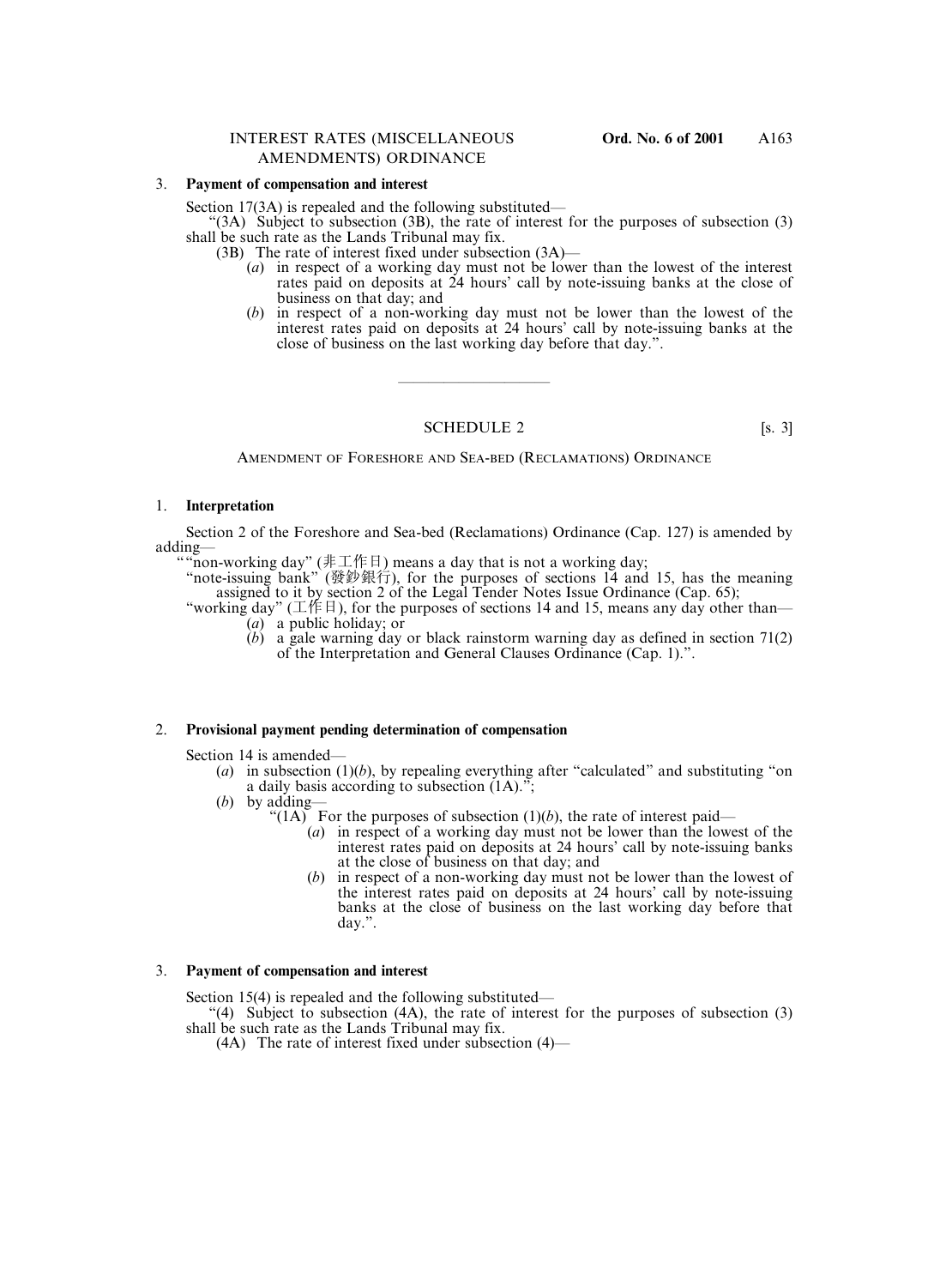- (*a*) in respect of a working day must not be lower than the lowest of the interest rates paid on deposits at 24 hours' call by note-issuing banks at the close of business on that day; and
- (*b*) in respect of a non-working day must not be lower than the lowest of the interest rates paid on deposits at 24 hours' call by note-issuing banks at the close of business on the last working day before that day.".

### SCHEDULE 3 [s. 4]

——————————

#### AMENDMENT OF LAND ACQUISITION (POSSESSORY TITLE) ORDINANCE

#### 1. **Interpretation**

Section 2 of the Land Acquisition (Possessory Title) Ordinance (Cap. 130) is amended by adding—

""non-working day" (非工作日) means a day that is not a working day;

- "note-issuing bank" (發鈔銀行), for the purposes of sections  $\overline{9}$  and 10, has the meaning assigned to it by section 2 of the Legal Tender Notes Issue Ordinance (Cap. 65);
- "working day" ( $\pm$   $\sqrt{F}$   $\pm$  ), for the purposes of sections 9 and 10, means any day other than— (*a*) a public holiday; or
	-
	- (*b*) a gale warning day or black rainstorm warning day as defined in section 71(2) of the Interpretation and General Clauses Ordinance (Cap. 1).".

#### 2. **Provisional payment pending determination of compensation**

Section 9 is amended—

- (*a*) in subsection (1)(*b*), by repealing everything after "calculated" and substituting "on a daily basis according to subsection (1A).";
- (*b*) by adding—
	- "(1A) For the purposes of subsection (1)(*b*), the rate of interest paid—
		- (*a*) in respect of a working day must not be lower than the lowest of the interest rates paid on deposits at 24 hours' call by note-issuing banks at the close of business on that day; and
		- (*b*) in respect of a non-working day must not be lower than the lowest of the interest rates paid on deposits at 24 hours' call by note-issuing banks at the close of business on the last working day before that day.".

#### 3. **Payment of compensation and interest**

Section 10(4) is repealed and the following substituted—

"(4) Subject to subsection (4A), the rate of interest for the purposes of subsection  $(3)$ shall be such rate as the Lands Tribunal may fix.

(4A) The rate of interest fixed under subsection (4)—

- (*a*) in respect of a working day must not be lower than the lowest of the interest rates paid on deposits at 24 hours' call by note-issuing banks at the close of business on that day; and
- (*b*) in respect of a non-working day must not be lower than the lowest of the interest rates paid on deposits at 24 hours' call by note-issuing banks at the close of business on the last working day before that day.".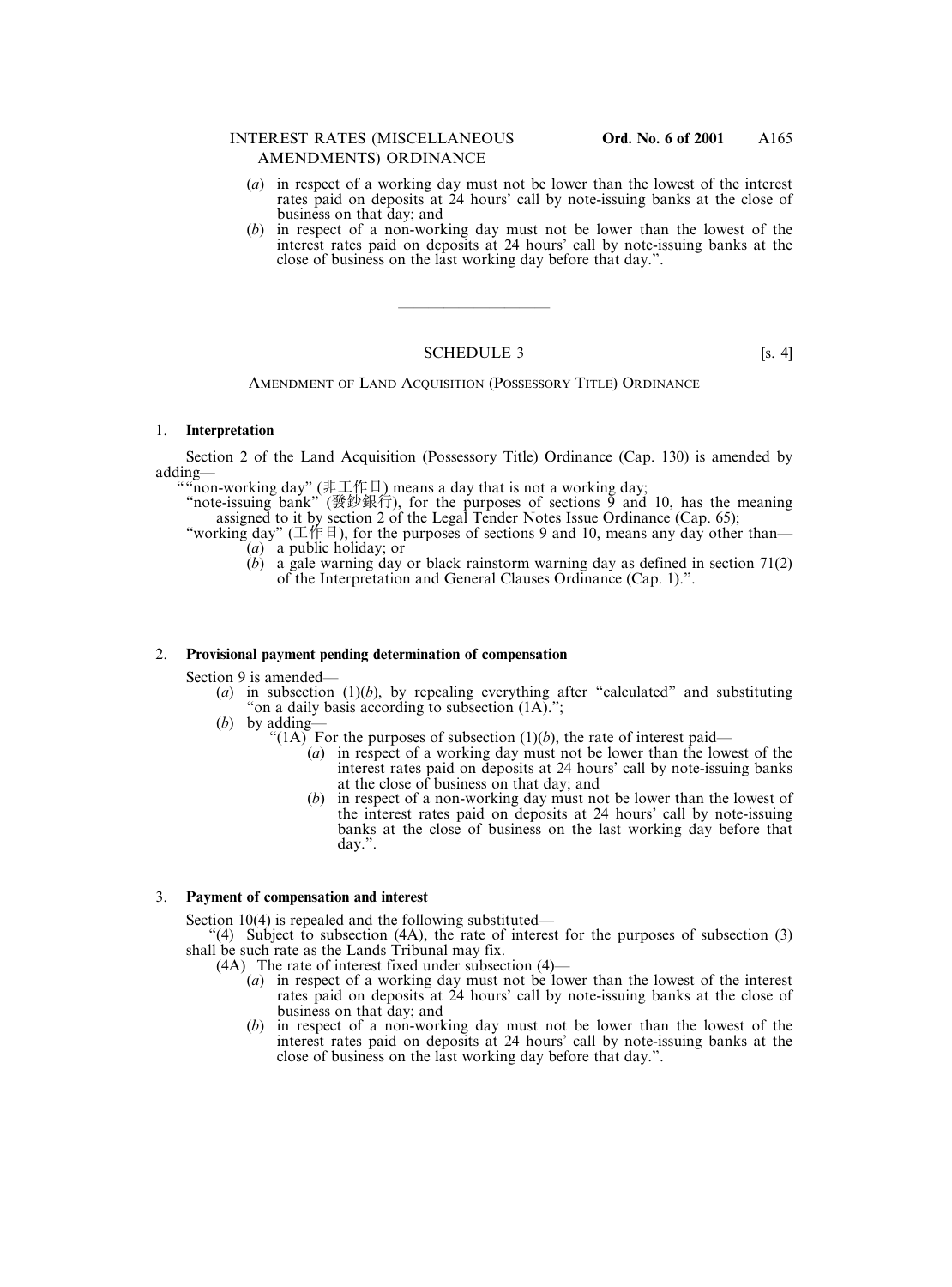#### SCHEDULE 4 [s. 5]

### AMENDMENT OF COUNTRY PARKS ORDINANCE

#### 1. **Interest on compensation**

Section 21 of the Country Parks Ordinance (Cap. 208) is amended—

- (*a*) by renumbering it as section 21(1);
- (*b*) in subsection (1), by repealing "lowest rate paid from time to time by members of The Hong Kong Association of Banks on time deposits" and substituting "rate specified in subsection  $(2)$ ";
- (*c*) by adding—
	- $\mathcal{F}(2)$  For the purposes of subsection (1), the rate of interest paid—
		- (*a*) in respect of a working day shall be the lowest of the interest rates paid on deposits at 24 hours' call by note-issuing banks at the close of business on that day; and
	- (*b*) in respect of a non-working day shall be the lowest of the interest rates paid on deposits at 24 hours' call by note-issuing banks at the close of business on the last working day before that day. (3) In this section—
	- "non-working day" (非工作日) means a day that is not a working day;

"note-issuing bank" (發鈔銀行) has the meaning assigned to it by section 2 of the Legal Tender Notes Issue Ordinance (Cap. 65);

- "working day" ( $\pm$  /# $\pm$ ) means any day other than-
	- (*a*) a public holiday; or
	- (*b*) a gale warning day or black rainstorm warning day as defined in section  $71(2)$  of the Interpretation and General Clauses Ordinance (Cap. 1).".

#### SCHEDULE 5 [s. 6]

——————————

AMENDMENT OF MASS TRANSIT RAILWAY (LAND RESUMPTION AND RELATED PROVISIONS) ORDINANCE AND ITS SUBSIDIARY LEGISLATION

#### **Mass Transit Railway (Land Resumption and Related Provisions) Ordinance**

#### 1. **Interest on compensation**

Section 26 of the Mass Transit Railway (Land Resumption and Related Provisions) Ordinance (Cap. 276) is amended—

- (*a*) by renumbering it as section 26(1);
- (*b*) in subsection (1), by repealing "paid from time to time by members of The Hong Kong Association of Banks on deposits at 7 days' call" and substituting "specified in subsection (2)";
- (*c*) by adding—
	- $\zeta(2)$  For the purposes of subsection (1), the rate of interest paid—
		- (*a*) in respect of a working day shall be the lowest of the interest rates paid on deposits at 24 hours' call by note-issuing banks at the close of business on that day; and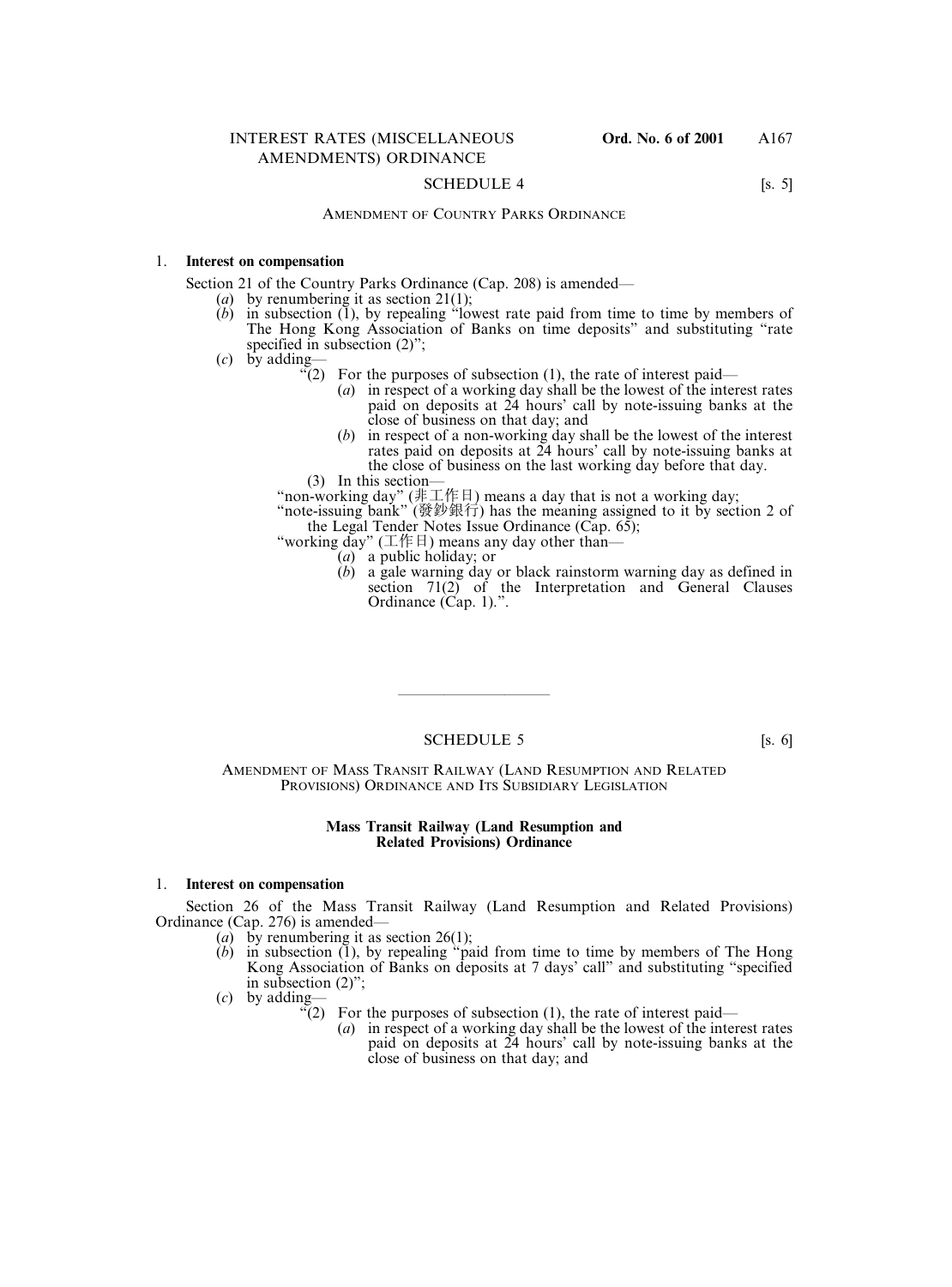- (*b*) in respect of a non-working day shall be the lowest of the interest rates paid on deposits at 24 hours' call by note-issuing banks at the close of business on the last working day before that day.
- (3) In this section—

"non-working day" (非工作日) means a day that is not a working day;

"note-issuing bank" (發鈔銀行) has the meaning assigned to it by section 2 of the Legal Tender Notes Issue Ordinance ( $\tilde{Cap. 65}$ );

"working day" (工作日) means any day other than—

(*a*) a public holiday; or

(*b*) a gale warning day or black rainstorm warning day as defined in section 71(2) of the Interpretation and General Clauses Ordinance (Cap. 1).".

### **Resolution of the Legislative Council**

### 2. **Repeal**

The Resolution of the Legislative Council (L.N. 182 of 1977) (Cap. 276 sub. leg.) is repealed.

### SCHEDULE 6 [s. 7]

——————————

#### AMENDMENT OF AIR POLLUTION CONTROL ORDINANCE

#### 1. **Determination of compensation**

Schedule 4 to the Air Pollution Control Ordinance (Cap. 311) is amended—

- (*a*) by renumbering paragraph 8 as paragraph 8(1);
- (*b*) in paragraph 8(1), by repealing "lowest rate paid from time to time by members of The Hong Kong Association of Banks on time deposits" and substituting "rate specified in subparagraph  $(2)$ ";
- (*c*) in paragraph 8, by adding—
	- "(2) For the purposes of subparagraph (1), the rate of interest paid—
		- (*a*) in respect of a working day shall be the lowest of the interest rates paid on deposits at 24 hours' call by note-issuing banks at the close of business on that day; and
		- (*b*) in respect of a non-working day shall be the lowest of the interest rates paid on deposits at 24 hours' call by note-issuing banks at the close of business on the last working day before that day.
	- (3) In this paragraph-

"non-working day" (非工作日) means a day that is not a working day;

"note-issuing bank" (發鈔銀行) has the meaning assigned to it by section 2 of the Legal Tender Notes Issue Ordinance (Cap. 65);

"working day"  $( \pm \n\# \exists )$  means any day other than-

- (*a*) a public holiday; or
- (*b*) a gale warning day or black rainstorm warning day as defined in section 71(2) of the Interpretation and General Clauses Ordinance (Cap. 1).".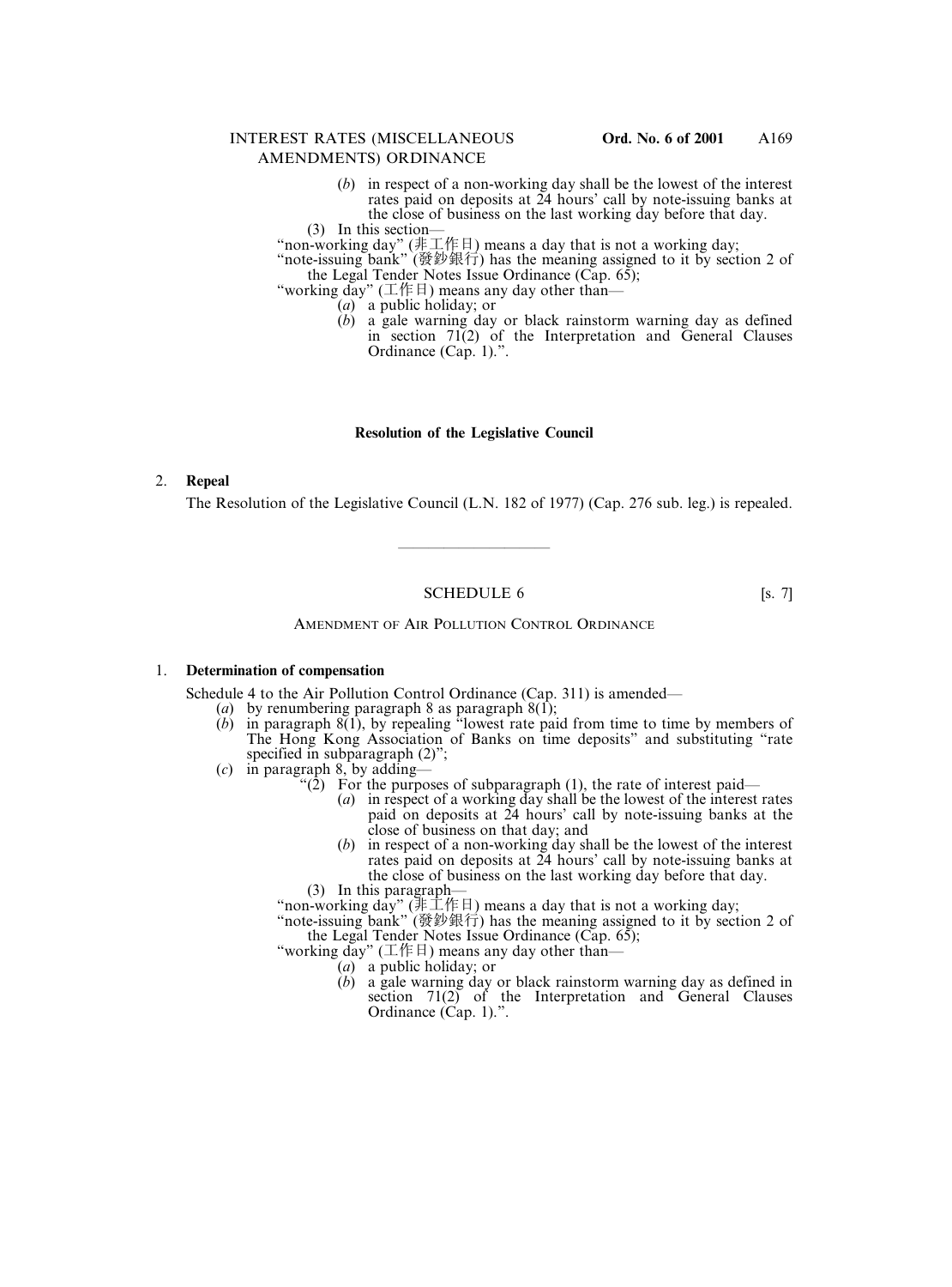#### SCHEDULE 7 [s. 8]

#### AMENDMENT OF WATER POLLUTION CONTROL ORDINANCE AND ITS SUBSIDIARY LEGISLATION

#### **Water Pollution Control Ordinance**

#### 1. **Determination of compensation**

The Second Schedule to the Water Pollution Control Ordinance (Cap. 358) is amended—

- (*a*) by renumbering paragraph 8 as paragraph 8(1);
- $(b)$  in paragraph  $8(1)$ , by repealing "lowest rate paid from time to time by members of The Hong Kong Association of Banks on time deposits" and substituting "rate specified in subparagraph  $(2)$ ";
- (*c*) in paragraph 8, by adding—
	- "(2) For the purposes of subparagraph (1), the rate of interest paid—
		- (*a*) in respect of a working day shall be the lowest of the interest rates paid on deposits at 24 hours' call by note-issuing banks at the close of business on that day; and
		- (*b*) in respect of a non-working day shall be the lowest of the interest rates paid on deposits at 24 hours' call by note-issuing banks at the close of business on the last working day before that day.
	- (3) In this paragraph—

"non-working day" (非工作日) means a day that is not a working day;

"note-issuing bank" (發鈔銀行) has the meaning assigned to it by section 2 of the Legal Tender Notes Issue Ordinance ( $\overline{Cap.65}$ );

- "working day" ( $\pm$ 作日) means any day other than-
	- (*a*) a public holiday; or
	- (*b*) a gale warning day or black rainstorm warning day as defined in section  $71(2)$  of the Interpretation and General Clauses Ordinance (Cap. 1).".

#### **Water Pollution Control (Sewerage) Regulation**

#### 2. **Interest**

Section 22 of the Water Pollution Control (Sewerage) Regulation (Cap. 358 sub. leg.) is amended—

- (*a*) by renumbering it as section 22(1);
- $(b)$  in subsection  $(1)(b)$ , by repealing everything after "appropriate and" and substituting ", subject to subsection  $(2)$ , at such rate as it may fix.";
- (*c*) by adding—
	- $\widetilde{f}(2)$  The rate of interest fixed under subsection  $(1)(b)$ 
		- (*a*) in respect of a working day must not be lower than the lowest of the interest rates paid on deposits at 24 hours' call by note-issuing banks at the close of business on that day; and
		- (*b*) in respect of a non-working day must not be lower than the lowest of the interest rates paid on deposits at 24 hours' call by note-issuing banks at the close of business on the last working day before that day.

(3) In this section, "non-working day" (非工作日), "note-issuing bank" (發鈔銀行) and "working day" (工作日) have the meanings assigned to them respectively by paragraph 8(3) of the Second Schedule to the Ordinance.".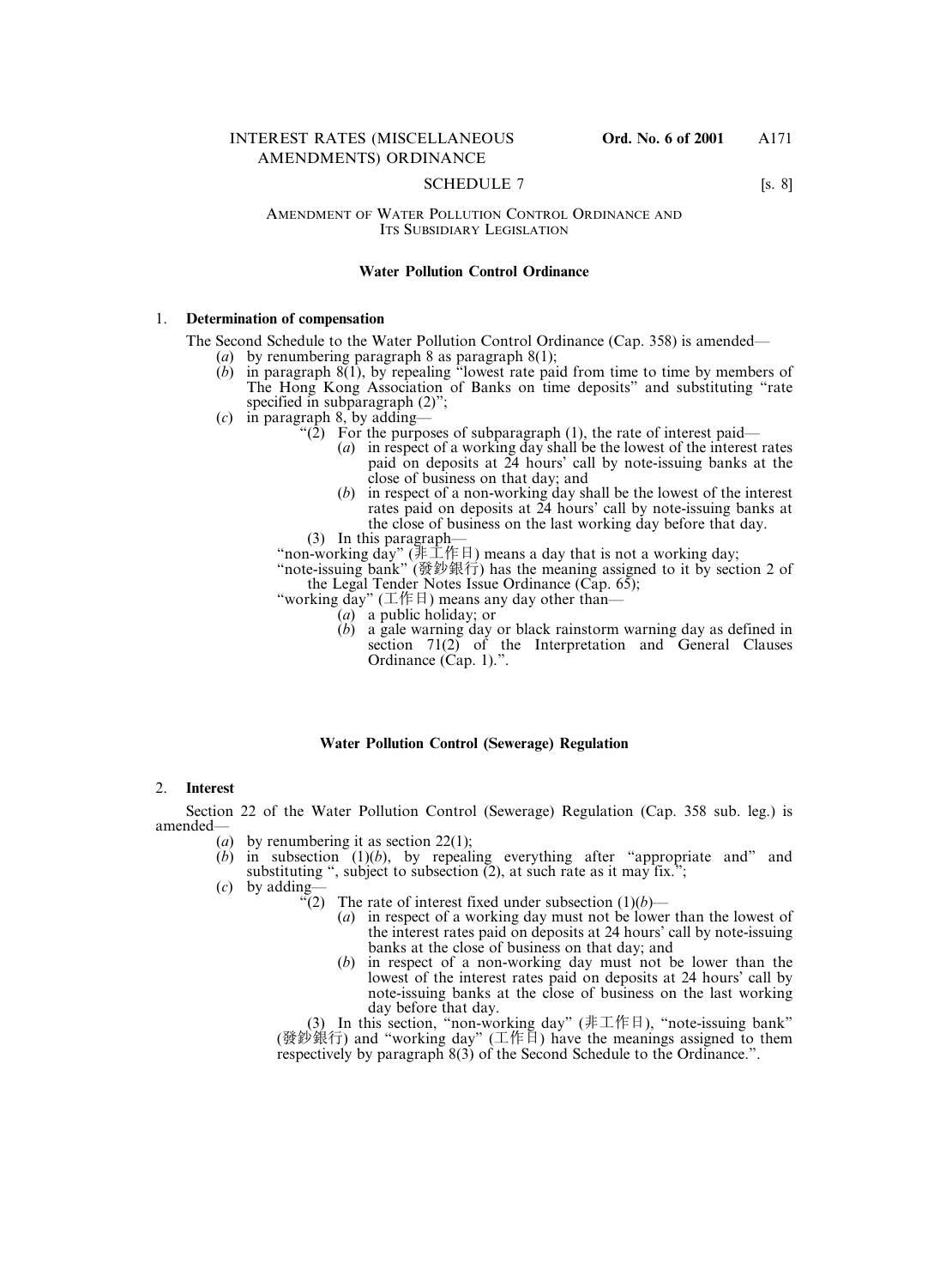#### SCHEDULE 8 [s. 9]

AMENDMENT OF ROADS (WORKS, USE AND COMPENSATION) ORDINANCE

#### 1. **Interest**

Section 33 of the Roads (Works, Use and Compensation) Ordinance (Cap. 370) is amended—

- (*a*) by renumbering it as section 33(1);
- $(b)$  in subsection  $(1)(b)$ , by repealing everything after "fit and" and substituting ", subject to subsection (2), at such rate as it may fix.";
- (*c*) by adding—
	- $\sqrt{\ }$ (2) The rate of interest fixed under subsection (1)(*b*)—
		- (*a*) in respect of a working day must not be lower than the lowest of the interest rates paid on deposits at 24 hours' call by note-issuing banks at the close of business on that day; and
		- (*b*) in respect of a non-working day must not be lower than the lowest of the interest rates paid on deposits at 24 hours' call by note-issuing banks at the close of business on the last working day before that day.
	- (3) In this section—

"non-working day" (非工作日) means a day that is not a working day;

"note-issuing bank" (發鈔銀行) has the meaning assigned to it by section 2 of the Legal Tender Notes Issue Ordinance (Cap. 65);

- "working day" ( $\pm$  /# $\pm$ ) means any day other than-
	- (*a*) a public holiday; or
	- (*b*) a gale warning day or black rainstorm warning day as defined in section  $71(2)$  of the Interpretation and General Clauses Ordinance (Cap. 1).".

### SCHEDULE 9 [s. 10]

——————————

#### AMENDMENT OF LAND DRAINAGE ORDINANCE

#### 1. **Interest**

Section 42 of the Land Drainage Ordinance (Cap. 446) is amended—

- (*a*) by renumbering it as section 42(1);
- (*b*) in subsection (1)(*b*), by repealing everything after "fit and" and substituting ", subject to subsection  $(2)$ , at such rate as it may fix.";
- (*c*) by adding—
	- $\sqrt[3]{(2)}$  The rate of interest fixed under subsection  $(1)(b)$ 
		- (*a*) in respect of a working day must not be lower than the lowest of the interest rates paid on deposits at 24 hours' call by note-issuing banks at the close of business on that day; and
		- (*b*) in respect of a non-working day must not be lower than the lowest of the interest rates paid on deposits at 24 hours' call by note-issuing banks at the close of business on the last working day before that day.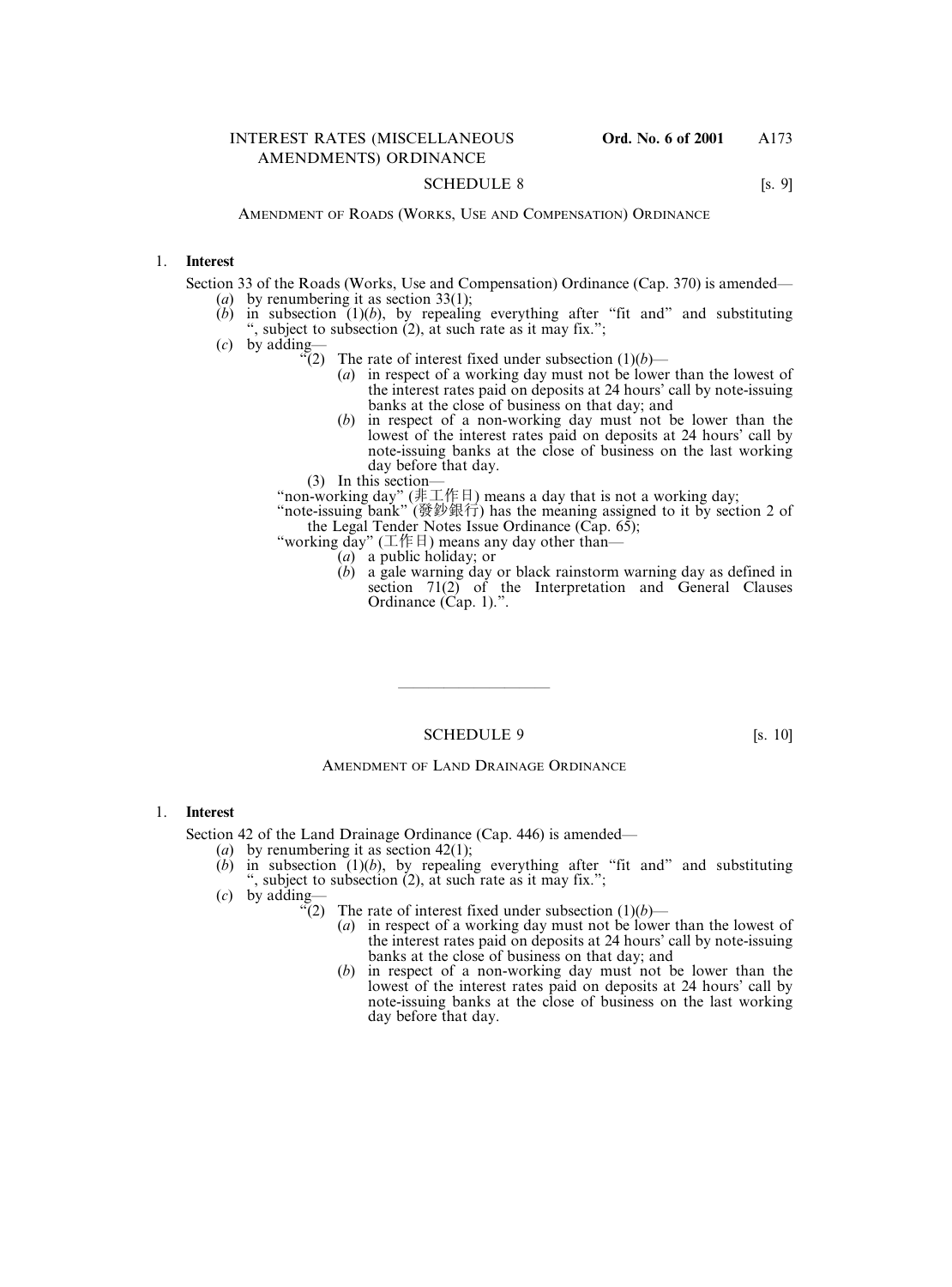(3) In this section—

"non-working day" (非工作日) means a day that is not a working day;

"note-issuing bank" (發鈔銀行) has the meaning assigned to it by section 2 of the Legal Tender Notes Issue Ordinance ( $\tilde{Cap. 65}$ );

"working day" (工作日) means any day other than—

(*a*) a public holiday; or

(*b*) a gale warning day or black rainstorm warning day as defined in section  $71(2)$  of the Interpretation and General Clauses Ordinance (Cap. 1).".

## SCHEDULE 10 [s. 11]

——————————

#### AMENDMENT OF NEW TERRITORIES LAND EXCHANGE ENTITLEMENTS (REDEMPTION) ORDINANCE

#### 1. **Interpretation**

Section 2 of the New Territories Land Exchange Entitlements (Redemption) Ordinance (Cap. 495) is amended by repealing the definition of "note-issuing bank" and substituting—

" "note-issuing bank" (發鈔銀行) has the meaning assigned to it by section 2 of the Legal Tender Notes Issue Ordinance (Cap. 65);".

#### 2. **Interest on redemption money**

Section 6 is amended—

(*a*) by repealing subsection (2) and substituting—

- "(2) The rate of interest payable under subsection  $(1)$ 
	- (*a*) in respect of a working day shall be the lowest of the interest rates paid on deposits at 24 hours' call by note-issuing banks at the close of business on that day; and
	- (*b*) in respect of a non-working day shall be the lowest of the interest rates paid on deposits at 24 hours' call by note-issuing banks at the close of business on the last working day before that day.";
- (*b*) by adding—
	- $\sqrt{4}$  In this section-

"non-working day" (非工作日) means a day that is not a working day:

"working day"  $(I \nleftrightarrow B)$  means any day other than—

(*a*) a public holiday; or

(*b*) a gale warning day or black rainstorm warning day as defined in section  $71(2)$  of the Interpretation and General Clauses Ordinance (Cap. 1).".